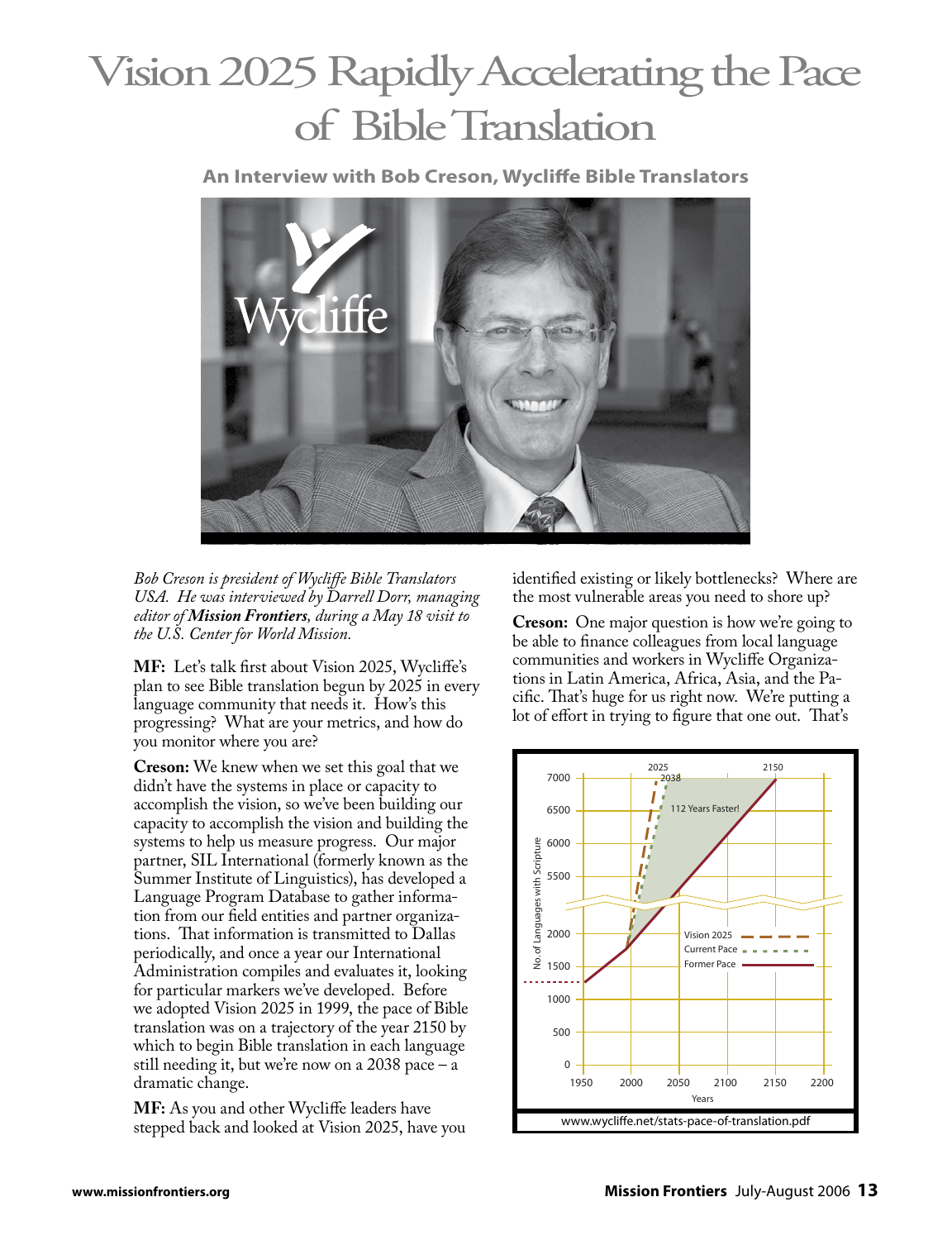part of a larger business plan Wycliffe and SIL have developed. We've looked at the world and identified three basic types of language programs to fund. First, there's the classic program, the one-on-one approach, one team with one language. The second: larger number of languages will be tackled in a cluster approach, where a group of languages is brought together – sometimes they're related, and sometimes they're not. The third approach is where, at least at first, instead of a full

**We're now on a 2038 pace – a dramatic change.**

New Testament we seek to provide what we call "limited scope" translation. So we've assigned a price tag to these three basic approaches, and total estimates range upwards of

several billion dollars worldwide.

**MF:** So in terms of bottlenecks, financing of national workers would be the first to note within this business plan.

**Creson:** Consultants will also be a bottleneck for us.

**MF:** Identifying them and training them? **Creson:** Yes.

## **A** *FREE* **gift**

**when you subscribe** *or* **renew your** *IBMR* **subscription**

**for two years!**

**Two years (eight issues) plus** *Islam and Christianity: Contemporary Mission Insights,* **\$41**

Save 36% off the single-copy price by using code 3Z81. This 47-page booklet of informative reprints from past issues of the *IBMR*—a \$10 value—features J. Dudley Woodberry, "Terrorism, Islam, and Mission: Reflections of a Guest in Muslim Lands";

Heather J. Sharkey, "Arabic Antimissionary Treatises: Muslim Responses to Christian Evangelism in the Modern Middle East"; Colin Chapman, "Time to Give Up the Idea of Christian Mission to Muslims? Some Reflections from the Middle East"; along with six other articles.

> Visit www.OMSC.org/ibmr.html, call (203) 624-6672, ext. 309, or mail a check payable in U.S. funds to:

**INTERNATIONAL BULLETIN OF MISSIONARY RESEARCH**

P.O. Box 3000, Denville, NJ 07834

Published quarterly by the OVERSEAS MINISTRIES STUDY CENTER

2006-14

**MF:** Let's talk about your workforce of North American missionaries. Where are your new workers coming from, and what kinds of issues are they dealing with? What, if anything, are you doing differently in missionary recruitment?

**Creson:** One of the things we've rediscovered recently is that it's in the one-on-one recruitment, with the personal touch, where people really are motivated to mission. Many people in Wycliffe can identify a person that they talked to somewhere along the way as the primary person God used to motivate them to get in contact with Wycliffe. So we're spending time in re-engineering our personnel systems to re-emphasize one-on-one recruitment and processing of personnel, and we no longer have one team recruiting people and another team processing those recruits. The old system was creating a fair amount of confusion for them.

**MF:** You're talking about Wycliffe USA.

**Creson:** Yes, this is just USA. Two years ago we had the best year we've ever had in 12 years in terms of recruitment. It looks as if this year we're on target to equal that or maybe better it. Another issue we're re-evaluating is how we qualify people. Some of the things we're doing are very helpful,

and while we're not going to lower our standards, we've got to look at other things and ask if these are really inhibiting or preventing people from being part of Wycliffe.

**MF:** For example?

**Creson:** Well, college debt – we've had very restrictive guidelines for how much debt you can have, but we've been discovering that if we're too restrictive we eliminate a lot of people that could potentially join us. So we liberalized our standards for school debt, designing ways for a reasonable amount to be reduced through our normal support systems.

**MF:** So what are your ceilings for student debt at this point?

**Creson:** We allow a maximum of \$24,000 for singles and \$36,000 for couples. Another thing we've had to take a look at is our retirement policy, partially because these days we're approached by more and more mid- or late-career people